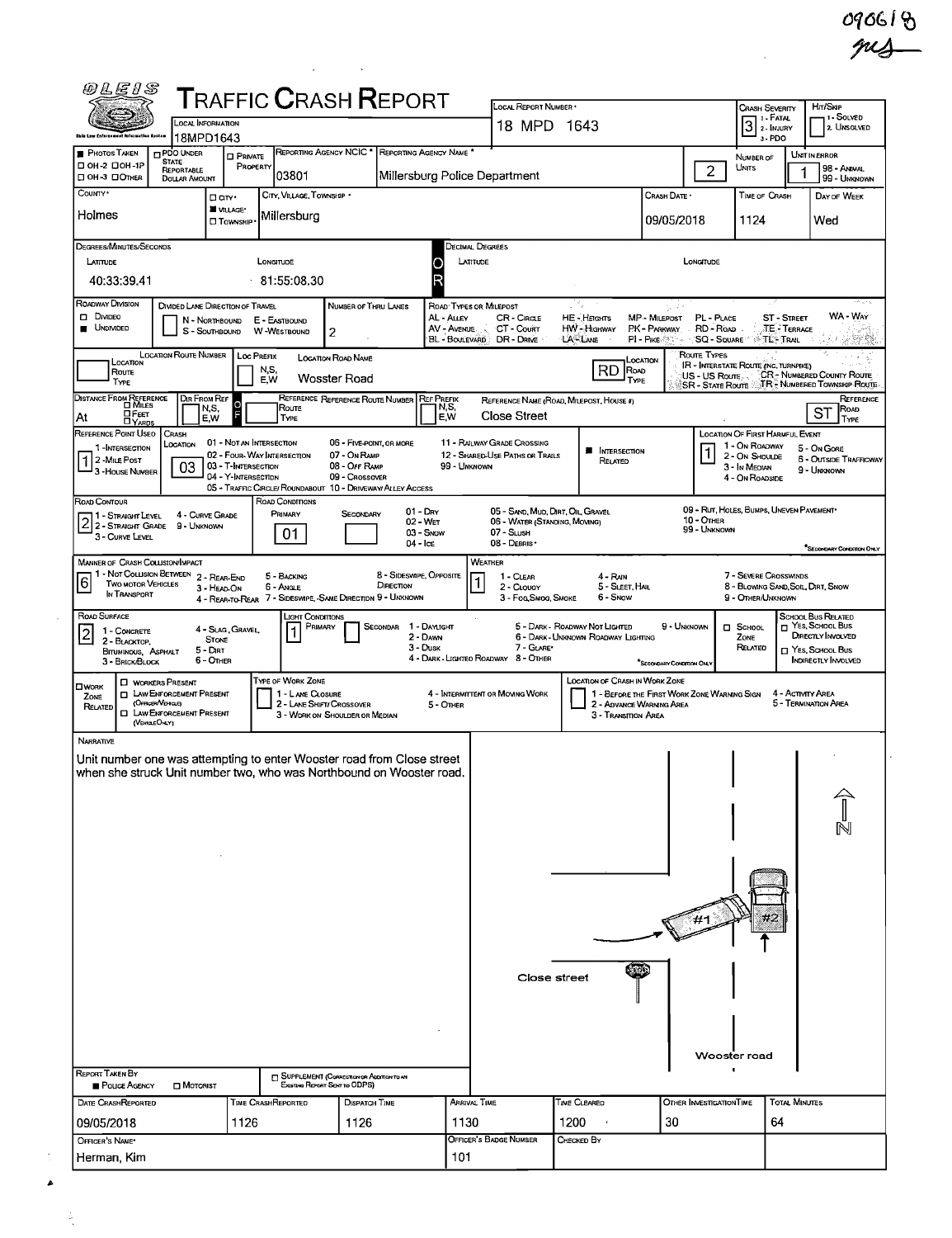| 0 L E 1 S                                               |                                                      | <b>NIT</b>                                                           |                                                                                |                 |                                                                                                                                              |                                                             |                                                                                 |                                      |                                                  | LOCAL REPORT NUMBER                                              |                                                       |                                                                                                                              |
|---------------------------------------------------------|------------------------------------------------------|----------------------------------------------------------------------|--------------------------------------------------------------------------------|-----------------|----------------------------------------------------------------------------------------------------------------------------------------------|-------------------------------------------------------------|---------------------------------------------------------------------------------|--------------------------------------|--------------------------------------------------|------------------------------------------------------------------|-------------------------------------------------------|------------------------------------------------------------------------------------------------------------------------------|
|                                                         |                                                      |                                                                      |                                                                                |                 |                                                                                                                                              |                                                             |                                                                                 |                                      |                                                  |                                                                  | 18 MPD 1643                                           |                                                                                                                              |
| UNIT NUMBER                                             |                                                      | OWNER NAME: LAST, FIRST, MIDDLE ( C SAME AS DRIVER )                 |                                                                                |                 |                                                                                                                                              |                                                             |                                                                                 |                                      | OWNER PHONE NUMBER                               |                                                                  | DAMAGE SCALE                                          | DAMAGE AREA<br>FRONT                                                                                                         |
|                                                         |                                                      | Holmes County Senior Center,,                                        |                                                                                |                 |                                                                                                                                              |                                                             |                                                                                 |                                      | 330-674-0580                                     |                                                                  | 2                                                     |                                                                                                                              |
| OWNER ADDRESS: CITY, STATE, ZIP                         |                                                      | <b>OSAME AS DRIVER</b> )                                             |                                                                                |                 |                                                                                                                                              |                                                             |                                                                                 |                                      |                                                  |                                                                  | 1 NONE                                                | о                                                                                                                            |
| LP STATE                                                | <b>LICENSE PLATE NUMBER</b>                          | 170 Parkview Drive, Millersburg, OH, 44654                           |                                                                                |                 | Vehicle Identification Number                                                                                                                |                                                             |                                                                                 |                                      |                                                  | # Occupants                                                      | 2 - MINOR                                             |                                                                                                                              |
|                                                         |                                                      |                                                                      |                                                                                |                 |                                                                                                                                              |                                                             |                                                                                 |                                      |                                                  |                                                                  |                                                       | $\Box$<br>□                                                                                                                  |
| OН<br><b>VEHICLE YEAR</b>                               | <b>EKB8608</b><br><b>VEHICLE MAKE</b>                |                                                                      |                                                                                |                 | 2C4RDGBG4GR392348<br><b>VEHICLE MODEL</b>                                                                                                    |                                                             |                                                                                 |                                      | <b>VEHICLE COLOR</b>                             |                                                                  | 3 - FUNCTIONAL                                        |                                                                                                                              |
| 2016                                                    | Dodae                                                |                                                                      |                                                                                |                 | Grand Caravan                                                                                                                                |                                                             |                                                                                 | SIL                                  |                                                  |                                                                  | 4 - DISABUNG                                          |                                                                                                                              |
| $P_{\text{ROOF OF}}$<br>INSURANCE<br>SHOWN              | <b>INSURANCE COMPANY</b><br>Westfield                |                                                                      |                                                                                |                 | POLICY NUMBER<br>CWP0289137                                                                                                                  |                                                             | Towed By                                                                        |                                      |                                                  |                                                                  | 9 - UNKNOWN                                           | o<br>'n<br>$\Box$                                                                                                            |
| CARRIER NAME, ADDRESS, CITY, STATE, ZIP                 |                                                      |                                                                      |                                                                                |                 |                                                                                                                                              |                                                             |                                                                                 |                                      |                                                  |                                                                  |                                                       | <b>EGEAR</b><br>CARRIER PHONE                                                                                                |
| US DOT                                                  |                                                      | VEHICLE WEIGHT GVWR/GCWR                                             |                                                                                |                 | CARGO BODY TYPE                                                                                                                              |                                                             |                                                                                 |                                      |                                                  | <b>TRAFFICWAY DESCRIPTION</b>                                    |                                                       |                                                                                                                              |
| HM PLACARD ID NO.                                       |                                                      | 1 - LESS THAN OR EQUAL TO 10K LBS<br>2 - 10,001 To 26,000x Las       |                                                                                | 01              | 01 - No CARGO BODY TYPE/NOT APPLICABL 09 - POLE<br>02 - Bus/VAN (9-15 SEATS, INC DRIVER) 10 - CARGO TANK<br>03 - Bus (16+ Seats, Inc Driver) |                                                             | 11 - FLAT BED                                                                   |                                      |                                                  |                                                                  | 1 - Two-Way, Not Divideo                              | 2 - Two WAY, NOT DIVIDED, CONTINUOUS LEFT TURN LANE                                                                          |
|                                                         |                                                      | 3 - MORE THAN 26,000K LBS.                                           |                                                                                |                 | 04 - VEHICLE TOWING ANOTHER VEHICLE<br>05 - Locang                                                                                           |                                                             | 12 - DuмP<br>13 - CONCRETE MIXER                                                |                                      |                                                  |                                                                  | 4 - Two-Way, Divided, Positive Median Barrier         | 3 - T WO-WAY, DIVIDED, UNPROTECTED (PAINTED OR GRASS >4FT.) MEDIA                                                            |
|                                                         | HM CLASS                                             | Hazardous Material<br>Related<br>п.                                  |                                                                                |                 | 06 - INTERMODAL CONTAINER CHASIS<br>07 - CARGO VAN ENCLOSED BOX                                                                              |                                                             | 14 - Auto Transporter<br>15 - GARBAGE / REFUSE                                  |                                      |                                                  | 5 - ONE-WAY TRAFFICWAY<br><b>I</b> HIT / SKIP UNIT               |                                                       |                                                                                                                              |
|                                                         | NUMBER                                               |                                                                      |                                                                                |                 | 08 - GRAIN, CHIPS, GRAVEL                                                                                                                    |                                                             | 99 - OTHER/UNKNOWN                                                              |                                      |                                                  |                                                                  |                                                       |                                                                                                                              |
| NON-MOTORIST LOCATION PRIOR TO IMPACT                   |                                                      | 01 - INTERSECTION - MARKED CROSSWAL                                  | TYPE OF USE<br>$\mathbf 1$                                                     | <b>UNT TYPE</b> | 05                                                                                                                                           |                                                             |                                                                                 |                                      |                                                  |                                                                  |                                                       | PASSENGER VEHICLES (LESS THAN 9 PASSENGERS MEDIHEAVY TRUCKS OR COMBO UNTS > 10K LBS BUS/VAN/LIMO(9 OR MORE INCLUDING DRIVER) |
|                                                         | 03 - INTERSECTION OTHER                              | 02 - INTERSECTION - NO CROSSWALK<br>04 - MIDBLOCK - MARKED CROSSWALK | 1 - PERSONAL                                                                   |                 | 01 - Sub-COMPACT<br>02 - COMPACT                                                                                                             |                                                             |                                                                                 |                                      |                                                  | 14 - SINGLE UNIT TRUCK: 3+ AXLES                                 |                                                       | 13 - SINGLE UNIT TRUCK OR VAN 2AXLE, 6 TRES 21 - BUS/VAN (9-15 SEATS, INC DRIVER)<br>22 - Bus (16+ Seats, Inc Driver)        |
|                                                         | 06 - BICYCLE LANE                                    | 05 - TRAVEL LANE - OTHER LOCATION                                    | 2 - COMMERCIAL                                                                 |                 | 99 - UNKNOWN 03 - MID SIZE<br>OR HIT/SKIP<br>04 - FULL SIZE<br>05 - Minivan                                                                  |                                                             |                                                                                 |                                      |                                                  | 15 - SINGLE UNIT TRUCK / TRAILER<br>16 - TRUCK/TRACTOR (BOSTAIL) |                                                       | NON-MOTORIST<br>23 - Animal With Rider                                                                                       |
|                                                         | 07 - SHOULDER/ROADSIDE<br>08 - SIDEWALK              |                                                                      | 3 - GOVERNMENT                                                                 |                 | 06 - Sport Utility Vehicle<br>07 - PICKUP                                                                                                    |                                                             |                                                                                 |                                      | 17 - TRACTOR/SEMI-TRAILER<br>18 - Tractor/Double |                                                                  |                                                       | 24 - ANIMAL WITH BUGGY, WAGON, SURREY<br>25 - BICYCLE/PEDACYCLIST                                                            |
|                                                         | 09 - MEOIAN/CROSSING ISLAND<br>10 - DRIVE WAY ACCESS |                                                                      | <b>DIN EMERGENCY</b><br>RESPONSE                                               |                 | 08 - VAN<br>09 - MOTORCYCLE                                                                                                                  |                                                             |                                                                                 |                                      | <b>19 - TRACTOR/TRIPLES</b>                      | 20 - OTHER MEDIHEAVY VEHICLE                                     |                                                       | 26 - PEDESTRIAN/SKATER<br>27 - OTHER NON-MOTORIST                                                                            |
|                                                         | 12 - NON-TRAFFICWAY AREA<br>99 - OTHER/UNKNOWN       | 11 - SHARED-USE PATH OR TRAIL                                        |                                                                                |                 | 10 - Motorizeo Bicycle<br>11 - SNOWMOBILE/ATV                                                                                                |                                                             |                                                                                 |                                      |                                                  | HAS HM PLACARD                                                   |                                                       |                                                                                                                              |
| SPECIAL FUNCTION 01 - NONE                              |                                                      |                                                                      | 09 - AMBULANCE                                                                 |                 | 12 - OTHER PASSENGER VEHICLE<br>17 - FARM VEHICLE                                                                                            | <b>MOST DAMAGED AREA</b>                                    |                                                                                 |                                      |                                                  |                                                                  |                                                       | Астюм                                                                                                                        |
| 01                                                      | 02 - Taxi                                            | 03 - RENTAL TRUCK (OVER 10KLBS)                                      | $10 -$ Fine<br>11 - HIGHWAY/MAINTENANCE                                        |                 | 18 - FARM EOUIPMENT<br>19 - MDTORHOME                                                                                                        | 03                                                          | $01 - None$<br>02 - CENTER FRONT                                                |                                      |                                                  | 08 - LEFT SIDE<br>09 - LEFT FRONT                                | 99 - Unknown                                          | 1 1 - Non- Contact<br>$3$ 2 - Non-Coursion                                                                                   |
|                                                         | 05 - Bus - Transit<br>06 - Bus - Charter             | 04 - Bus - School (Public or Private) 12 - MILITARY                  | 13 - Pouce<br>14 - Pueuc Unury                                                 |                 | 20 - GOLF CART<br>21 - TRAN<br>22 - OTHER (EXPLASHIN NARRATIVE)                                                                              |                                                             | 03 - RIGHT FRONT<br><b>IMPACT ARE 04 - RIGHT SIDE</b><br>05 - Right REAR        |                                      |                                                  | 10 - Top and Windows<br>11 - UNDERCARRIAGE                       |                                                       | 3 - STRIKING<br>4 - STRUCK                                                                                                   |
|                                                         | 07 - Bus - SHUTTLE<br>08 - Bus - OTHER               |                                                                      | 15 - OTHER GOVERNMENT<br>16 - CONSTRUCTION EOIP.                               |                 |                                                                                                                                              | 03                                                          | 06 - REAR CENTER<br>07 - LEFT REAR                                              |                                      |                                                  | 12 - LOAD/TRAILER<br>13 - TOTAL (ALL AREAS)<br><b>14 - OTHER</b> |                                                       | 5 - STRIKING/STRUCK<br>9 - UNKNOWN                                                                                           |
| PRE- CRASH ACTIONS                                      | <b>MOTORIST</b>                                      |                                                                      |                                                                                |                 |                                                                                                                                              |                                                             | NON-MOTORIST                                                                    |                                      |                                                  |                                                                  |                                                       |                                                                                                                              |
| 06                                                      |                                                      | 01 - STRAIGHT AHEAD                                                  | 07 - MAKING U-TURN                                                             |                 | 13 - Negotiating a Curve                                                                                                                     |                                                             |                                                                                 |                                      |                                                  | 15 - ENTERING OR CROSSING SPECIFIED LOCATIO                      |                                                       | 21 - OTHER NON-MOTORIST ACTION                                                                                               |
| 99 - UNKNOWN                                            |                                                      | 02 - BACKING<br>03 - CHANGING LANES<br>04 - OVERTAKING/PASSING       | 08 - ENTERING TRAFFIC LANE<br>09 - LEAVING TRAFFIC LANE<br>10 - PARKED         |                 | 14 - OTHER MOTORIST ACTIO                                                                                                                    |                                                             |                                                                                 | 17 - WORKING<br>18 - Pushing Vehicle |                                                  | 16 - WALKING, RUNNING, JOGGING, PLAYING, CYCLING                 |                                                       |                                                                                                                              |
|                                                         |                                                      | 05 - MAKING RIGHT TURN<br>06 - MAKING LEFT TURN                      | 11 - SLOWING OR STOPPED IN TRAFFIC<br>12 - DRIVERLESS                          |                 |                                                                                                                                              |                                                             |                                                                                 | 20 - Standing                        |                                                  | 19 - APPROACHING OR LEAVING VEHICLE                              |                                                       |                                                                                                                              |
| CONTRIBUTING CIRCUMSTANCE                               |                                                      |                                                                      |                                                                                |                 |                                                                                                                                              |                                                             |                                                                                 |                                      |                                                  |                                                                  | <b>VEHICLE DEFECTS</b>                                |                                                                                                                              |
| Primary<br>02                                           | MOTORIST<br>01 - None                                |                                                                      | 11 - IMPROPER BACKING                                                          |                 |                                                                                                                                              | Non-Motorist<br>22 - Nove                                   |                                                                                 |                                      |                                                  |                                                                  |                                                       | 01 - TURN SIGNALS<br>02 - HEAD LAMPS                                                                                         |
|                                                         |                                                      | 02 - FAILURE TO YIELD<br>03 - RAN RED LIGHT<br>04 - RAN STOP SIGN    |                                                                                |                 | 12 - IMPROPER START FROM PARKED POSITION<br>13 - STOPPED OR PARKED LLEGALLY<br>14 - OPERATING VEHICLE IN NEGLIGENT MANNER                    |                                                             | 23 - IMPROPER CROSSING<br>24 - DARTING<br>25 - LYING AND/OR LLEGALLY IN ROADWAY |                                      |                                                  |                                                                  |                                                       | 03 - TAIL LAMPS<br>04 - BRAKES                                                                                               |
| SECONDARY                                               |                                                      | 05 - Exceeded Speed Limit<br>06 - UNSAFE SPEED                       |                                                                                |                 | 15 - SWERING TO AVOID (DUE TO EXTERNAL CONDITIONS)<br>16 - WRONG SIDE/WRONG WAY                                                              |                                                             | 26 - FALURE TO YIELD RIGHT OF WAY<br>27 - NOT VISIBLE (DARK CLOTHING)           |                                      |                                                  |                                                                  |                                                       | 05 - STEERING<br>06 - TIRE BLOWOUT<br>07 - WORN OR SUCK TIRES                                                                |
|                                                         |                                                      | 07 - IMPROPER TURN<br>08 - LEFT OF CENTER                            | 17 - FALURE TO CONTROL<br>18 - VISION OBSTRUCTION                              |                 |                                                                                                                                              |                                                             | 28 - INATTENTIVE<br>29 - FAILURE TO OBEY TRAFFIC SIGNS                          |                                      |                                                  |                                                                  |                                                       | 08 - TRAILER EQUIPMENT DEFECTIVE<br>09 - MOTOR TROUBLE                                                                       |
| 99 - Unknown                                            |                                                      | 09 - FOLLOWED TOO CLOSELY/ACDA<br>10 - IMPROPER LANE CHANGE          |                                                                                |                 | 19 - OPERATING DEFECTIVE EQUIPMENT<br>20 - LOAD SHIFTING/FALLING/SPILLING                                                                    |                                                             | /SIGNALS/OFFICER<br>30 - WRONG SIDE OF THE ROAD                                 |                                      |                                                  |                                                                  |                                                       | 10 - DISABLED FROM PRIOR ACCIDENT<br>11 - OTHER DEFECTS                                                                      |
| <b>SEQUENCE OF EVENTS</b>                               |                                                      | <b>PASSING OFF ROAD</b>                                              |                                                                                |                 | 21 - OTHER IMPROPER ACTION<br><b>NON-COLLISION EVENTS</b>                                                                                    |                                                             | 31 - OTHER NON-MOTORIST ACTION                                                  |                                      |                                                  |                                                                  |                                                       |                                                                                                                              |
| 20                                                      |                                                      |                                                                      | 5<br>6                                                                         |                 | 01 - OVERTURN/ROLLOVER<br>02 - FIRE/EXPLOSION                                                                                                |                                                             | 06 - EQUIPMENT FAILURE                                                          | (BLOWN TIRE, BRAKE FAILURE, ETC)     |                                                  |                                                                  | 10 - Cross Median<br>11 - Cross Center Line           |                                                                                                                              |
| FIRST<br>1<br><b>HARMFUL</b>                            | Most<br><b>HARMFUL</b>                               |                                                                      | 99 - UNKNOWN                                                                   |                 | 03 - IMMERSION<br>04 - JACKKNIFE                                                                                                             |                                                             | 07 - SEPARATION OF UNITS<br>08 - RAN OFF ROAD RIGHT                             |                                      |                                                  |                                                                  | OPPOSITE DIRECTION OF TRAVEL<br>12 - DOWNHILL RUNAWAY |                                                                                                                              |
| EVENT                                                   | EVENT                                                |                                                                      |                                                                                |                 | 05 - CARGO/EQUIPMENT LOSS OR SHIFT 09 - RAN OFF ROAD LEFT<br>COLLISION WITH FIXED, OBJECT                                                    |                                                             |                                                                                 |                                      |                                                  |                                                                  | 13 - OTHER NON-COLLISION                              |                                                                                                                              |
| 14 - PEDESTRIAN                                         |                                                      | COLLISION WITH PERSON, VEHICLE OR OBJECT NOT FIXED                   | 21 - PARKED MOTOR VEHICLE                                                      |                 | 25 - IMPACT ATTENUATOR/CRASH CUSHION33 - MEDIAN CABLE BARRIER<br>26 - BRIDGE OVERHEAD STRUCTURE                                              |                                                             | 34 - MEDIAN GUARDRAIL BARRIER                                                   |                                      |                                                  |                                                                  | 41 - OTHER POST, POLE<br>OR SUPPORT                   | <b>48 - TREE</b><br>49 - FIRE HYDRANT                                                                                        |
| 15 - PEDALCYCLE<br>16 - RAILWAY VEHICLE (TRAIN, ENGINE) |                                                      |                                                                      | 22 - WORK ZONE MAINTENANCE EQUIPMENT<br>23 - STRUCK BY FALLING, SHIFTING CARGO |                 | 27 - BRIDGE PIER OR ABUTMENT<br>28 - BRIDGE PARAPET                                                                                          |                                                             | 35 - MEDIAN CONCRETE BARRIER<br>36 - MEDIAN OTHER BARRIER                       |                                      |                                                  | 43 - Cura                                                        | 42 - CULVERT                                          | 50 - WORK ZONE MAINTENANCE<br><b>EQUIPMENT</b>                                                                               |
| 17 - Animal - Farm<br>18 - Animal - Deer                |                                                      | <b>MOTOR VEHICLE</b>                                                 | OR ANYTHING SET IN MOTION BY A                                                 |                 | 29 - BRIDGE RAIL<br>30 - GUARDRAIL FACE                                                                                                      |                                                             | 37 - TRAFFIC SIGN POST<br>38 - Overhead Sign Post                               |                                      |                                                  | 44 - Олгон                                                       | 45 - EMBANKMENT                                       | 51 - WALL BUILDING TUNNEL<br>52 - OTHER FIXED OBJECT                                                                         |
| 19 - Animal -Other<br>20 - MOTOR VEHICLE IN TRANSPORT   |                                                      |                                                                      | 24 - OTHER MOVABLE OBJECT                                                      |                 | 31 - GUARDRAILEND<br>32 - PORTABLE BARRIER                                                                                                   |                                                             | 39 - LIGHT/LUMINARIES SUPPORT<br>40 - Unury Pous                                |                                      |                                                  | 46 - FENCE<br>47 - MAILBOX                                       |                                                       |                                                                                                                              |
| UNIT SPEED                                              |                                                      | TRAFFIC CONTROL<br><b>POSTED SPEED</b>                               |                                                                                |                 |                                                                                                                                              |                                                             |                                                                                 |                                      | <b>UNT DIRECTION</b>                             |                                                                  | 1 - North                                             | 5 - NORTHEAST<br>9 - UNKNOWN                                                                                                 |
| 3                                                       | 35                                                   | 02                                                                   | 01 - No Controls<br>02 - Stop Sign<br>03 - YIELD SIGN                          |                 | 07 - RAUROAD CROSSBUCKS<br>08 - RAILROAD FLASHERS<br>09 - R ALROAD GATES                                                                     | 13 - Crosswalk Lines<br>14 - WALK/DON'T WALK<br>15 - O THER |                                                                                 |                                      | FROM                                             | To                                                               | 2 - South<br>$3 - EAST$                               | 6 - Northwest<br>7 - SOUTHEAST                                                                                               |
| <b>STATED</b>                                           |                                                      |                                                                      | 04 - TRAFFIC SIGNAL<br>05 - TRAFFIC FLASHERS                                   |                 | 10 - Costruction Barricade<br>11 - PERSON (FLAGGER, OFFICER                                                                                  | 16 - Not Reporteo                                           |                                                                                 |                                      |                                                  |                                                                  | 4 - West                                              | 8 - Southwest                                                                                                                |
| E ESTIMATED                                             |                                                      |                                                                      | 06 - School Zone                                                               |                 | <b>12 - PAVEMENT MARKINGS</b>                                                                                                                |                                                             |                                                                                 |                                      |                                                  |                                                                  |                                                       |                                                                                                                              |

 $\mathcal{L}(\mathcal{A})$  .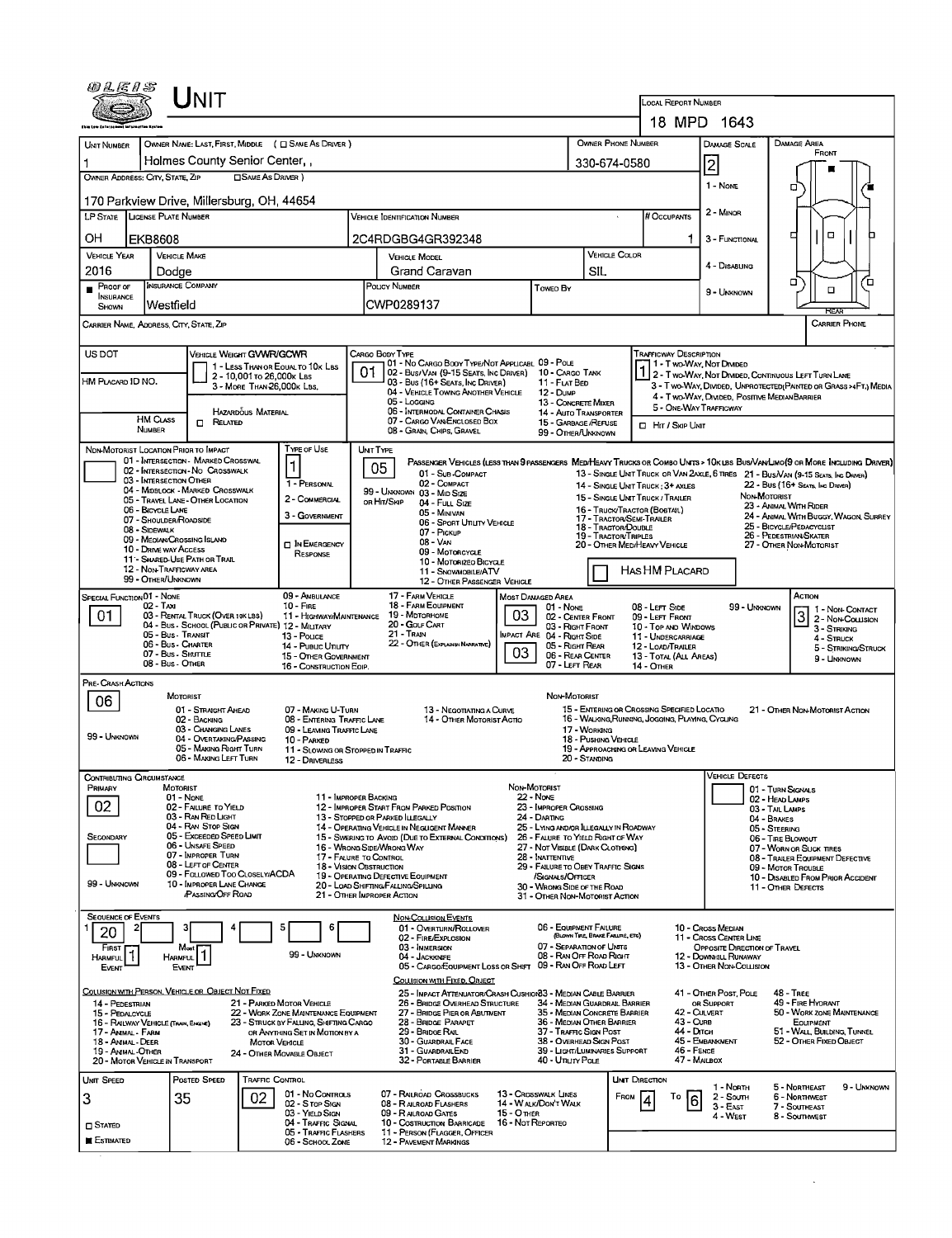| FH S                                                                                                                                                                            |                                                                                                                                        |                                                                                                                                                                                                                                                                   |                                                                               |                                                                                                                                                                            |                  |                                                                                                                                                                                                                                                                                                                          |            |                                                                                                                                                                                                                                                                                                                            |                                                                                 |                              |                                                                                                                                                       |                                                                                                                                 |                                                                                                                                                                                                                                                                                                                                                                                                                             |
|---------------------------------------------------------------------------------------------------------------------------------------------------------------------------------|----------------------------------------------------------------------------------------------------------------------------------------|-------------------------------------------------------------------------------------------------------------------------------------------------------------------------------------------------------------------------------------------------------------------|-------------------------------------------------------------------------------|----------------------------------------------------------------------------------------------------------------------------------------------------------------------------|------------------|--------------------------------------------------------------------------------------------------------------------------------------------------------------------------------------------------------------------------------------------------------------------------------------------------------------------------|------------|----------------------------------------------------------------------------------------------------------------------------------------------------------------------------------------------------------------------------------------------------------------------------------------------------------------------------|---------------------------------------------------------------------------------|------------------------------|-------------------------------------------------------------------------------------------------------------------------------------------------------|---------------------------------------------------------------------------------------------------------------------------------|-----------------------------------------------------------------------------------------------------------------------------------------------------------------------------------------------------------------------------------------------------------------------------------------------------------------------------------------------------------------------------------------------------------------------------|
|                                                                                                                                                                                 |                                                                                                                                        |                                                                                                                                                                                                                                                                   |                                                                               |                                                                                                                                                                            |                  |                                                                                                                                                                                                                                                                                                                          |            |                                                                                                                                                                                                                                                                                                                            |                                                                                 |                              | LOCAL REPORT NUMBER                                                                                                                                   |                                                                                                                                 |                                                                                                                                                                                                                                                                                                                                                                                                                             |
|                                                                                                                                                                                 |                                                                                                                                        |                                                                                                                                                                                                                                                                   |                                                                               |                                                                                                                                                                            |                  |                                                                                                                                                                                                                                                                                                                          |            |                                                                                                                                                                                                                                                                                                                            |                                                                                 |                              |                                                                                                                                                       | 18 MPD 1643                                                                                                                     |                                                                                                                                                                                                                                                                                                                                                                                                                             |
| UNIT NUMBER<br>2                                                                                                                                                                |                                                                                                                                        | Kelly, Charles, B                                                                                                                                                                                                                                                 |                                                                               | OWNER NAME: LAST, FIRST, MIDDLE ( C SAME AS DRIVER )                                                                                                                       |                  |                                                                                                                                                                                                                                                                                                                          |            |                                                                                                                                                                                                                                                                                                                            | OWNER PHONE NUMBER<br>419-496-1347                                              |                              |                                                                                                                                                       | DAMAGE SCALE                                                                                                                    | DAMAGE AREA<br>FRONT                                                                                                                                                                                                                                                                                                                                                                                                        |
| OWNER ADDRESS: CITY, STATE, ZIP                                                                                                                                                 |                                                                                                                                        |                                                                                                                                                                                                                                                                   | <b>CISAME AS DRIVER</b>                                                       |                                                                                                                                                                            |                  |                                                                                                                                                                                                                                                                                                                          |            |                                                                                                                                                                                                                                                                                                                            |                                                                                 |                              |                                                                                                                                                       | $\overline{\mathbf{c}}$<br>1 - None                                                                                             | □                                                                                                                                                                                                                                                                                                                                                                                                                           |
|                                                                                                                                                                                 |                                                                                                                                        | 3563 CR 58, Millersburg, OH, 44654                                                                                                                                                                                                                                |                                                                               |                                                                                                                                                                            |                  |                                                                                                                                                                                                                                                                                                                          |            |                                                                                                                                                                                                                                                                                                                            |                                                                                 |                              |                                                                                                                                                       |                                                                                                                                 | 0                                                                                                                                                                                                                                                                                                                                                                                                                           |
| LP STATE LICENSE PLATE NUMBER                                                                                                                                                   |                                                                                                                                        |                                                                                                                                                                                                                                                                   |                                                                               |                                                                                                                                                                            |                  | <b>VEHICLE IDENTIFICATION NUMBER</b>                                                                                                                                                                                                                                                                                     |            |                                                                                                                                                                                                                                                                                                                            |                                                                                 |                              | <b>H</b> OccupANTS                                                                                                                                    | 2 - Minor                                                                                                                       |                                                                                                                                                                                                                                                                                                                                                                                                                             |
| ΟH                                                                                                                                                                              | 451YLV                                                                                                                                 |                                                                                                                                                                                                                                                                   |                                                                               |                                                                                                                                                                            |                  | 1FTRX12W86NB74436                                                                                                                                                                                                                                                                                                        |            |                                                                                                                                                                                                                                                                                                                            |                                                                                 |                              |                                                                                                                                                       | 3 - FUNCTIONAL                                                                                                                  | $\Box$<br>□                                                                                                                                                                                                                                                                                                                                                                                                                 |
| <b>VEHICLE YEAR</b><br>2006                                                                                                                                                     | Ford                                                                                                                                   | <b>VEHICLE MAKE</b>                                                                                                                                                                                                                                               |                                                                               |                                                                                                                                                                            |                  | <b>VEHICLE MODEL</b><br>F <sub>150</sub> Series                                                                                                                                                                                                                                                                          |            |                                                                                                                                                                                                                                                                                                                            | <b>RED</b>                                                                      | <b>VEHICLE COLOR</b>         |                                                                                                                                                       | 4 - Disabling                                                                                                                   |                                                                                                                                                                                                                                                                                                                                                                                                                             |
| $P$ ROOF OF<br><b>INSURANCE</b>                                                                                                                                                 |                                                                                                                                        | <b>INSURANCE COMPANY</b>                                                                                                                                                                                                                                          |                                                                               |                                                                                                                                                                            |                  | POLICY NUMBER                                                                                                                                                                                                                                                                                                            |            | Towen By                                                                                                                                                                                                                                                                                                                   |                                                                                 |                              |                                                                                                                                                       | 9 - UNKNOWN                                                                                                                     | $\Box$                                                                                                                                                                                                                                                                                                                                                                                                                      |
| <b>State Farm</b><br>SHOWN<br>CARRIER NAME, ADDRESS, CITY, STATE, ZIP                                                                                                           |                                                                                                                                        |                                                                                                                                                                                                                                                                   |                                                                               |                                                                                                                                                                            | 786-7888-C12-35B |                                                                                                                                                                                                                                                                                                                          |            |                                                                                                                                                                                                                                                                                                                            |                                                                                 |                              |                                                                                                                                                       | FF.                                                                                                                             |                                                                                                                                                                                                                                                                                                                                                                                                                             |
|                                                                                                                                                                                 |                                                                                                                                        |                                                                                                                                                                                                                                                                   |                                                                               |                                                                                                                                                                            |                  |                                                                                                                                                                                                                                                                                                                          |            |                                                                                                                                                                                                                                                                                                                            |                                                                                 |                              |                                                                                                                                                       |                                                                                                                                 | <b>CARRIER PHONE</b>                                                                                                                                                                                                                                                                                                                                                                                                        |
| US DOT<br>HM PLACARD ID NO.                                                                                                                                                     | <b>HM CLASS</b>                                                                                                                        | <b>VEHICLE WEIGHT GVWR/GCWR</b><br>$\Box$ Related                                                                                                                                                                                                                 | 2 - 10.001 to 26.000x Las<br>3 - MORE THAN 26,000K LBS.<br>HAZARDOUS MATERIAL | 1 - LESS THAN OR EQUAL TO 10K LBS                                                                                                                                          | 01               | CARGO BOOY TYPE<br>01 - No Cargo Body Type/Not Applicabl 09 - Pole<br>02 - Bus/Van (9-15 Seats, Inc Driver) 10 - Cargo Tank<br>03 - Bus (16+ Seats, Inc Driver)<br>04 - VEHICLE TOWING ANOTHER VEHICLE<br>05 - Logging<br>06 - INTERMODAL CONTAINER CHASIS<br>07 - CARGO VAN/ENGLOSED BOX                                |            | 11 - FLAT BEO<br>12 - Dump<br>13 - CONCRETE MIXER<br>14 AUTO TRANSPORTER<br>15 - GARBAGE / REFUSE                                                                                                                                                                                                                          |                                                                                 |                              | <b>TRAFFICWAY DESCRIPTION</b><br>1 - Two-Way, Not Divideo<br>5 - ONE-WAY TRAFFICWAY<br>□ Hit / Skip UNT                                               | 4 - Two-Way, Divided, Positive Median Barrier                                                                                   | 2 - T WO-WAY, NOT DIMDED, CONTINUOUS LEFT TURN LANE<br>3 - Two-Way, Divided, Unprotected (PAINTEO OR GRASS >4FT.) MEDIA                                                                                                                                                                                                                                                                                                     |
| NON-MOTORIST LOCATION PRIOR TO IMPACT                                                                                                                                           | NUMBER                                                                                                                                 |                                                                                                                                                                                                                                                                   |                                                                               | <b>TYPE OF USE</b>                                                                                                                                                         | UNIT TYPE        | 08 - GRAIN, CHIPS, GRAVEL                                                                                                                                                                                                                                                                                                |            | 99 - OTHER/UNKNOWN                                                                                                                                                                                                                                                                                                         |                                                                                 |                              |                                                                                                                                                       |                                                                                                                                 |                                                                                                                                                                                                                                                                                                                                                                                                                             |
|                                                                                                                                                                                 | 03 - INTERSECTION OTHER<br>06 - BICYCLE LANE<br>07 - SHOULDER/ROADSIDE<br>08 - SIDEWALK<br>10 - DRIVE WAY ACCESS<br>99 - OTHER/UNKNOWN | 01 - INTERSECTION - MARKED CROSSWAL<br>02 - INTERSECTION - NO CROSSWALK<br>04 - MIDBLOCK - MARKED CROSSWALK<br>05 - TRAVEL LANE - OTHER LOCATION<br>09 - MEDIAN/CROSSING ISLAND<br>11 - SHARED-USE PATH OR TRAIL<br>12 - Non-Trafficway area                      |                                                                               | 1<br>1 - PERSONAL<br>2 - COMMERCIAL<br>3 - GOVERNMENT<br><b>DIN EMERGENCY</b><br>RESPONSE                                                                                  |                  | 07<br>01 - Sub-Compact<br>02 - COMPACT<br>99 - UNKNOWN 03 - MID SIZE<br>OR HIT/SKIP<br>04 - Full Size<br>05 - MINIVAN<br>06 - SPORT UTILITY VEHICLE<br>07 - PICKUP<br>08 - VAN<br>09 - MOTORCYCLE<br>10 - MOTORIZED BICYCLE<br>11 - SNOWMOBILE/ATV<br>12 - OTHER PASSENGER VEHICLE                                       |            |                                                                                                                                                                                                                                                                                                                            | 17 - TRACTOR/SEMI-TRAILER<br><b>18 - TRACTOR/DOUBLE</b><br>19 - TRACTOR/TRIPLES |                              | 14 - SINGLE UNIT TRUCK: 3+ AXLES<br>15 - SINGLE UNIT TRUCK / TRAILER<br>16 - TRUCK/TRACTOR (BOBTAIL)<br>20 - OTHER MED/HEAVY VEHICLE<br>HASHM PLACARD |                                                                                                                                 | PASSENGER VEHICLES (LESS THAN 9 PASSENGERS MEDIHEAVY TRUCKS OR COMBO UNITS > 10 KLBS BUS/VAWLIMO(9 OR MORE INCLUDING DRIVER)<br>13 - SINGLE UNIT TRUCK OR VAN 2AXLE, 6 TIRES 21 - BUS/VAN (9-15 SEATS, INC DRIVER)<br>22 - Bus (16+ Seats, Inc. Driver)<br>NON-MOTORIST<br>23 - ANIMAL WITH RIDER<br>24 - ANIMAL WITH BUGGY, WAGON, SURREY<br>25 - BICYCLE/PEDACYCLIST<br>26 - PEDESTRIAN/SKATER<br>27 - OTHER NON-MOTORIST |
| SPECIAL FUNCTION 01 - NONE                                                                                                                                                      | $02 - T_A x_1$                                                                                                                         |                                                                                                                                                                                                                                                                   |                                                                               | 09 - AMBULANCE<br>$10 -$ Fire                                                                                                                                              |                  | 17 - FARM VEHICLE<br>18 - FARM EOUPMENT                                                                                                                                                                                                                                                                                  |            | <b>MOST DAMAGED AREA</b><br>$01 - None$                                                                                                                                                                                                                                                                                    |                                                                                 |                              | 08 - LEFT SIDE                                                                                                                                        | 99 - UNKNOWN                                                                                                                    | ACTION                                                                                                                                                                                                                                                                                                                                                                                                                      |
| 01                                                                                                                                                                              | 05 - Bus - Transit<br>07 - Bus - SHUTTLE<br>08 - Bus - OTHER                                                                           | 03 - RENTAL TRUCK (OVER 10K LBS)<br>04 - Bus - SCHOOL (PUBLIC OR PRIVATE) 12 - MILITARY<br>06 - Bus - Charter                                                                                                                                                     |                                                                               | 11 - HIGHWAY/MAINTENANCE<br>13 - Pouce<br>14 - Pusuc Unuty<br>15 - OTHER GOVERNMENT<br>16 - CONSTRUCTION EOIP.                                                             |                  | 19 - Мотовноме<br>20 - GOLF CART<br>21 - Train<br>22 - OTHER (EXPLANDI NARATIVE)                                                                                                                                                                                                                                         | 07<br>07   | 02 - CENTER FRONT<br>03 - RIGHT FRONT<br><b>IMPACT ARE 04 - RIGHT SIDE</b><br>05 - Right Rear<br>06 - REAR CENTER<br>07 - LEFT REAR                                                                                                                                                                                        |                                                                                 |                              | 09 - LEFT FRONT<br>10 - TOP AND WINDOWS<br>11 - UNDERCARRIAGE<br>12 - LOAD/TRAILER<br>13 - TOTAL (ALL AREAS)<br><b>14 - OTHER</b>                     |                                                                                                                                 | 1 - Non Contact<br>2 - Non-Collision<br>3 - STRIKING<br>4 - STRUCK<br>5 - STRIKING/STRUCK<br>9 - UNKNOWN                                                                                                                                                                                                                                                                                                                    |
| PRE-CRASH ACTIONS                                                                                                                                                               |                                                                                                                                        |                                                                                                                                                                                                                                                                   |                                                                               |                                                                                                                                                                            |                  |                                                                                                                                                                                                                                                                                                                          |            | NON-MOTORIST                                                                                                                                                                                                                                                                                                               |                                                                                 |                              |                                                                                                                                                       |                                                                                                                                 |                                                                                                                                                                                                                                                                                                                                                                                                                             |
| 01<br>99 - Unknown                                                                                                                                                              |                                                                                                                                        | MOTORIST<br>01 - STRAIGHT AHEAD<br>02 - BACKING<br>03 - CHANGING LANES<br>04 - OVERTAKING/PASSING<br>05 - MAKING RIGHT TURN<br>06 - MAKING LEFT TURN                                                                                                              |                                                                               | 07 - MAKING U-TURN<br>08 - ENTERING TRAFFIC LANE<br>09 - LEAVING TRAFFIC LANE<br>10 - PARKED<br>11 - SLOWING OR STOPPED IN TRAFFIC<br>12 - DRIVERLESS                      |                  | 13 - NEGOTIATING A CURVE<br>14 - OTHER MOTORIST ACTIO                                                                                                                                                                                                                                                                    |            |                                                                                                                                                                                                                                                                                                                            | 17 - WORKING<br>18 - Pushing Vehicle<br>20 - Standing                           |                              | 15 - ENTERING OR CROSSING SPECIFIED LOCATIO<br>16 - WALKING, RUNNING, JOGGING, PLAYING, CYCLING<br>19 - APPROACHING OR LEAVING VEHICLE                |                                                                                                                                 | 21 - OTHER NON-MOTORIST ACTION                                                                                                                                                                                                                                                                                                                                                                                              |
| CONTRIBUTING CIRCUMSTANCE<br>PRIMARY                                                                                                                                            |                                                                                                                                        | MOTORIST                                                                                                                                                                                                                                                          |                                                                               |                                                                                                                                                                            |                  |                                                                                                                                                                                                                                                                                                                          |            | Non-Motorist                                                                                                                                                                                                                                                                                                               |                                                                                 |                              |                                                                                                                                                       | Vehicle Defects                                                                                                                 | 01 - TURN SIGNALS                                                                                                                                                                                                                                                                                                                                                                                                           |
| 01<br>SECONDARY<br>99 - Unknown                                                                                                                                                 |                                                                                                                                        | $01 - None$<br>02 - FALURE TO YIELD<br>03 - RAN RED LIGHT<br>04 - RAN STOP SIGN<br>05 - Exceeded Speed Limit<br>06 - UNSAFE SPEED<br>07 - IMPROPER TURN<br>08 - LEFT OF CENTER<br>09 - FOLLOWED TOO CLOSELY/ACDA<br>10 - IMPROPER LANE CHANGE<br>PASSING OFF ROAD |                                                                               | 11 - IMPROPER BACKING<br>17 - FALURE TO CONTROL<br><b>18 - VISION OBSTRUCTION</b>                                                                                          |                  | 12 - IMPROPER START FROM PARKEO POSITION<br>13 - Stopped or Parked ILLEGALLY<br>14 - OPERATING VEHICLE IN NEGLIGENT MANNER<br>15 - Swering to Avoid (DUE TO EXTERNAL CONDITIONS)<br>16 - WRONG SIOE/WRONG WAY<br>19 - OPERATING DEFECTIVE EQUIPMENT<br>20 - LOAD SHIFTING/FALLING/SPILLING<br>21 - OTHER IMPROPER ACTION |            | <b>22 - Nova</b><br>23 - IMPROPER CROSSING<br>24 - DARTING<br>25 - LYING ANDOR LLEGALLY IN ROADWAY<br>26 - FALURE TO YIELD RIGHT OF WAY<br>27 - NOT VISIBLE (DARK CLOTHING)<br>28 - INATTENTIVE<br>29 - FAILURE TO OBEY TRAFFIC SIGNS<br>/SIGNALS/OFFICER<br>30 - WRONG SIDE OF THE ROAD<br>31 - OTHER NON-MOTORIST ACTION |                                                                                 |                              |                                                                                                                                                       |                                                                                                                                 | 02 - HEAD LAMPS<br>03 - TAL LAMPS<br>04 - BRAKES<br>05 - STEERING<br>06 - TIRE BLOWOUT<br>07 - WORN OR SLICK TIRES<br>08 - TRAILER EQUIPMENT DEFECTIVE<br>09 - MOTOR TROUBLE<br>10 - DISABLEO FROM PRIOR ACCIDENT<br>11 - OTHER DEFECTS                                                                                                                                                                                     |
| <b>SEQUENCE OF EVENTS</b><br>20<br>FIRST<br><b>HARMFUL</b><br>Event                                                                                                             |                                                                                                                                        | Most<br><b>HARMFUL</b><br>EVENT                                                                                                                                                                                                                                   |                                                                               | 5<br>99 - UNKNOWN                                                                                                                                                          |                  | <b>NON-COLLISION EVENTS</b><br>01 - OVERTURN/ROLLOVER<br>02 - FIRE/EXPLOSION<br>03 - IMMERSION<br>04 - JACKKNIFE<br>05 - CARGO/EQUIPMENT LOSS OR SHIFT                                                                                                                                                                   |            | 06 - EQUIPMENT FAILURE<br>07 - SEPARATION OF UNITS<br>08 - RAN OFF ROAD RIGHT<br>09 - RAN OFF ROAD LEFT                                                                                                                                                                                                                    | (BLOWN TIRE, BRAKE FAILIRE, ETC)                                                |                              |                                                                                                                                                       | 10 - Cross Median<br>11 - Cross CENTER LINE<br>OPPOSITE DIRECTION OF TRAVEL<br>12 - DOWNELL RUNAWAY<br>13 - OTHER NON-COLLISION |                                                                                                                                                                                                                                                                                                                                                                                                                             |
| 14 - PEDESTRIAN<br>15 - PEDALCYCLE<br>16 - RAILWAY VEHICLE (TRAIN, ENGINE)<br>17 - Annial - Farm<br>18 - Animal - Deer<br>19 - AMMAL - OTHER<br>20 - MOTOR VEHICLE IN TRANSPORT |                                                                                                                                        | Collision with Person, Vehicle or Object Not Fixed                                                                                                                                                                                                                | <b>MOTOR VEHICLE</b>                                                          | 21 - PARKED MOTOR VEHICLE<br>22 - WORK ZONE MAINTENANCE EQUIPMENT<br>23 - STRUCK BY FALLING, SHIFTING CARGO<br>OR ANYTHING SET IN MOTION BY A<br>24 - OTHER MOVABLE OBJECT |                  | COLUSION WITH FIXED, OBJECT<br>25 - IMPACT ATTENUATOR/CRASH CUSHION33 - MEDIAN CABLE BARRIER<br>26 - BRIDGE OVERHEAD STRUCTURE<br>27 - BRIDGE PIER OR ABUTMENT<br>28 - BRIDGE PARAPET<br>29 - Bridge Rail<br>30 - GUARDRAIL FACE<br>31 - GUARDRAILEND<br>32 - PORTABLE BARRIER                                           |            | 34 - MEDIAN GUARDRAIL BARRIER<br>35 - MEOIAN CONCRETE BARRIER<br>36 - MEDIAN OTHER BARRIER<br>37 - TRAFFIC SIGN POST<br>38 - Overhead Sign Post<br>39 - LIGHT/LUMINARIES SUPPORT<br>40 - Unury Pous                                                                                                                        |                                                                                 |                              | 42 - Culvert<br>43 - Curs<br>44 - Отсн<br>46 - FENCE<br>47 - MAILBOX                                                                                  | 41 - OTHER POST, POLE<br>OR SUPPORT<br>45 - EMBANKMENT                                                                          | <b>48 - TREE</b><br>49 - FIRE HYDRANT<br>50 - WORK ZONE MAINTENANCE<br><b>EQUIPMENT</b><br>51 - WALL BULDING, TUNNEL<br>52 - OTHER FIXED OBJECT                                                                                                                                                                                                                                                                             |
| Unit Speed<br>35<br>$\square$ Stated<br><b>E</b> ESTIMATED                                                                                                                      |                                                                                                                                        | POSTED SPEED<br>35                                                                                                                                                                                                                                                | <b>TRAFFIC CONTROL</b><br>12                                                  | 01 - No Contras<br>02 - S TOP SIGN<br>03 - YIELD SIGN<br>04 - Traffic Signal<br>05 - TRAFFIC FLASHERS<br>06 - SCHOOL ZONE                                                  |                  | 07 - RALROAD CROSSBUCKS<br>08 - R ALROAD FLASHERS<br>09 - RALROAD GATES<br>10 - COSTRUCTION BARRICADE 16 - NOT REPORTED<br>11 - PERSON (FLAGGER, OFFICER<br><b>12 - PAVEMENT MARKINGS</b>                                                                                                                                | 15 - OTHER | 13 - Crosswalk Lines<br>14 - WALK/DON'T WALK                                                                                                                                                                                                                                                                               |                                                                                 | <b>UNT DIRECTION</b><br>From | To                                                                                                                                                    | 1 - North<br>2 - Soum<br>3 - East<br>4 - West                                                                                   | 5 - Northeast<br>9 - Unknown<br><b>6 - NORTHWEST</b><br>7 - Southeast<br>8 - Southwest                                                                                                                                                                                                                                                                                                                                      |

 $\sim 50$